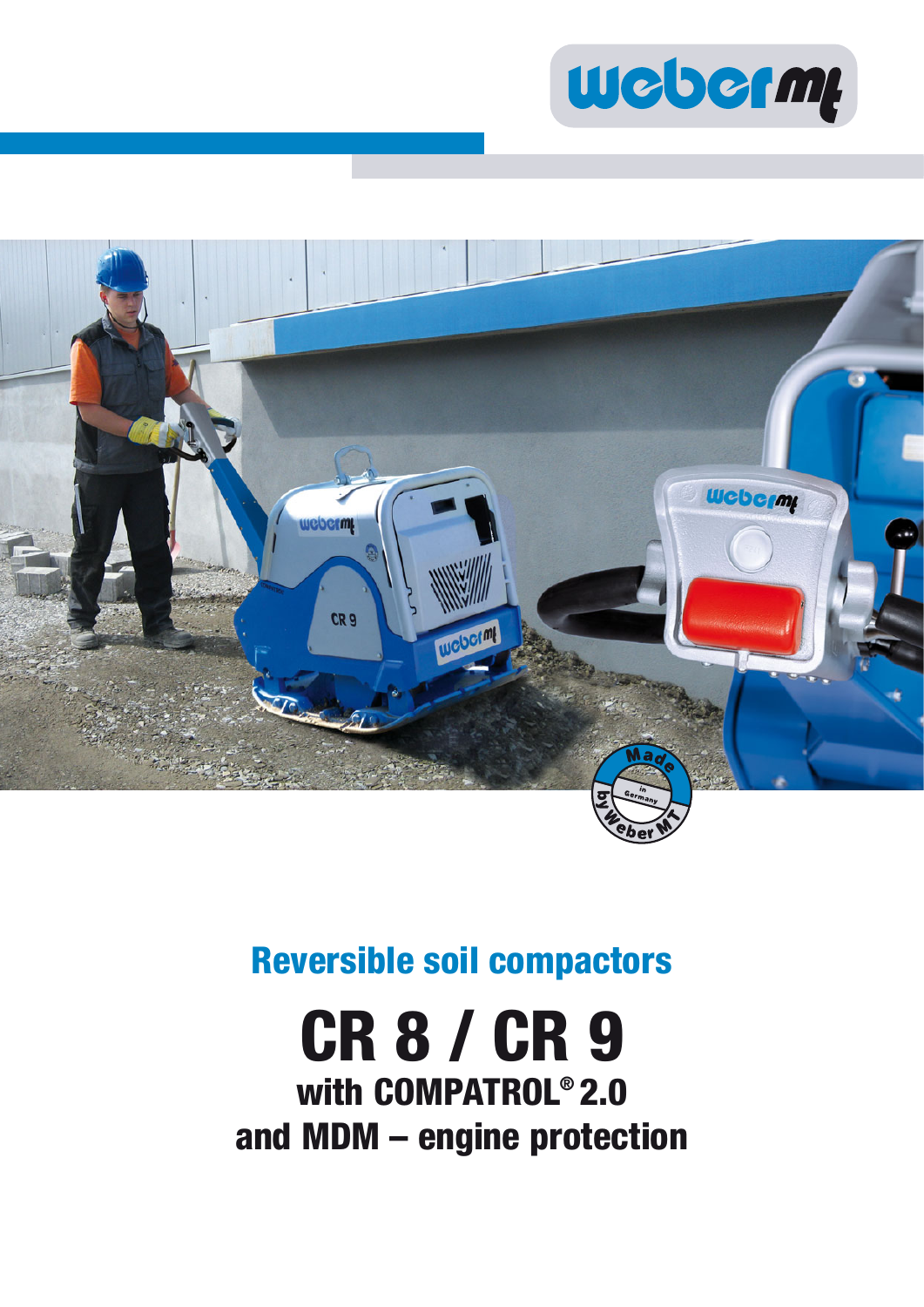## **The new premium class: powerful, sturdy, reliable**

They raise the bar in the premium class of manually operated soil compactors: CR 8 and CR 9 made by Weber MT.

Their range of application spans from classic earthworks to paving. The balanced operating characteristics, low hand-arm vibrations and ergonomically designed handles allow you to work without getting tired and guarantee a high degree of user comfort.

Handy features include lockable fold-up guide bars, which let operators adjust units to their height, and large lifting eyes, which make it possible to load the vibrating plates in a quick and safe manner.

Besides the standard version with a Hatz engine and electric start, the CR 8 and CR 9 soil compactors are also available in other variations: the "MDM" version with engine protection and the "CCD 2.0" version which includes the engine protection feature as well as the compaction control meter COMPATROL®.

Weberm

**Weberwf** 

 $CR<sup>8</sup>$ 

### **Advantages**

- $\blacktriangleright$  Great power reserves of the engines. Lower power losses thanks to force transmission by V-belt.
- $\blacktriangleright$  Extended service life of the engines thanks to reduced dust in the engine compartment. Aspiration of cooling and combustion air from the operator side.
- $\blacktriangleright$  Low maintenance requirements thanks to, e.g., the centrifugal clutch with automatic tensioning feature.
- $\blacktriangleright$  Throttle cables safely installed inside the guide bar.

 $\circ$ 

 $\ddot{\circ}$ 

ö

۸

Weberm

- $\blacktriangleright$  Variable working widths thanks to the use of extension plates.
- $\blacktriangleright$  E-start is standard.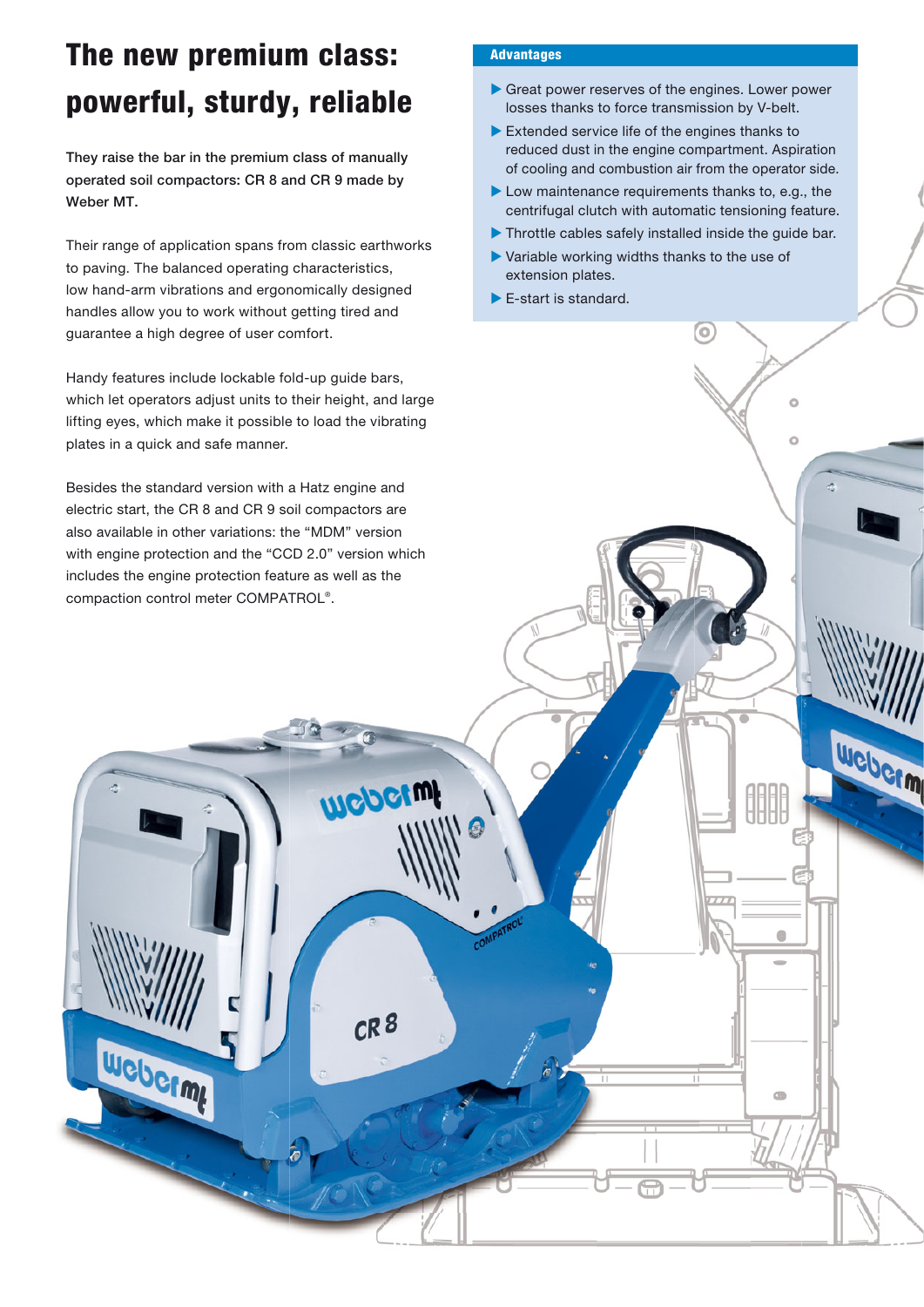



#### **Special features of the CR 9 Spe**

- $\blacktriangleright$  Infinitely variable, electro-hydraulic tip control.
- $\blacktriangleright$  Precise, reliable and convenient switch between forward and reverse travel. f
- In-place compaction.
- "Safety button" will switch from reverse to forward travel upon contact.



Unobstructed access to all maintenance points – Uno maintenance cover in the front. ma



Fully protected engine thanks to protection frame and Full engine enclosure. eng

### **Benefits of the COMPATROL® 2.0 compaction control system CR 8 CCD 2.0 and CR 9 CCD 2.0**

- $\blacktriangleright$  Weak spots in the soil can be detected and compensated.
- $\blacktriangleright$  No unnecessary passes time and cost savings of up to 25 %.
- $\blacktriangleright$  The engine data management system monitors the engine's oil level, the oil temperature and the air filter. The system indicates faults and shuts off the engine if necessary. This helps prevent damage to the engine and the machine.



Everything under control: CR 8 and CR 9 with COMPATROL® 2.0 – compaction control system and engine protection.